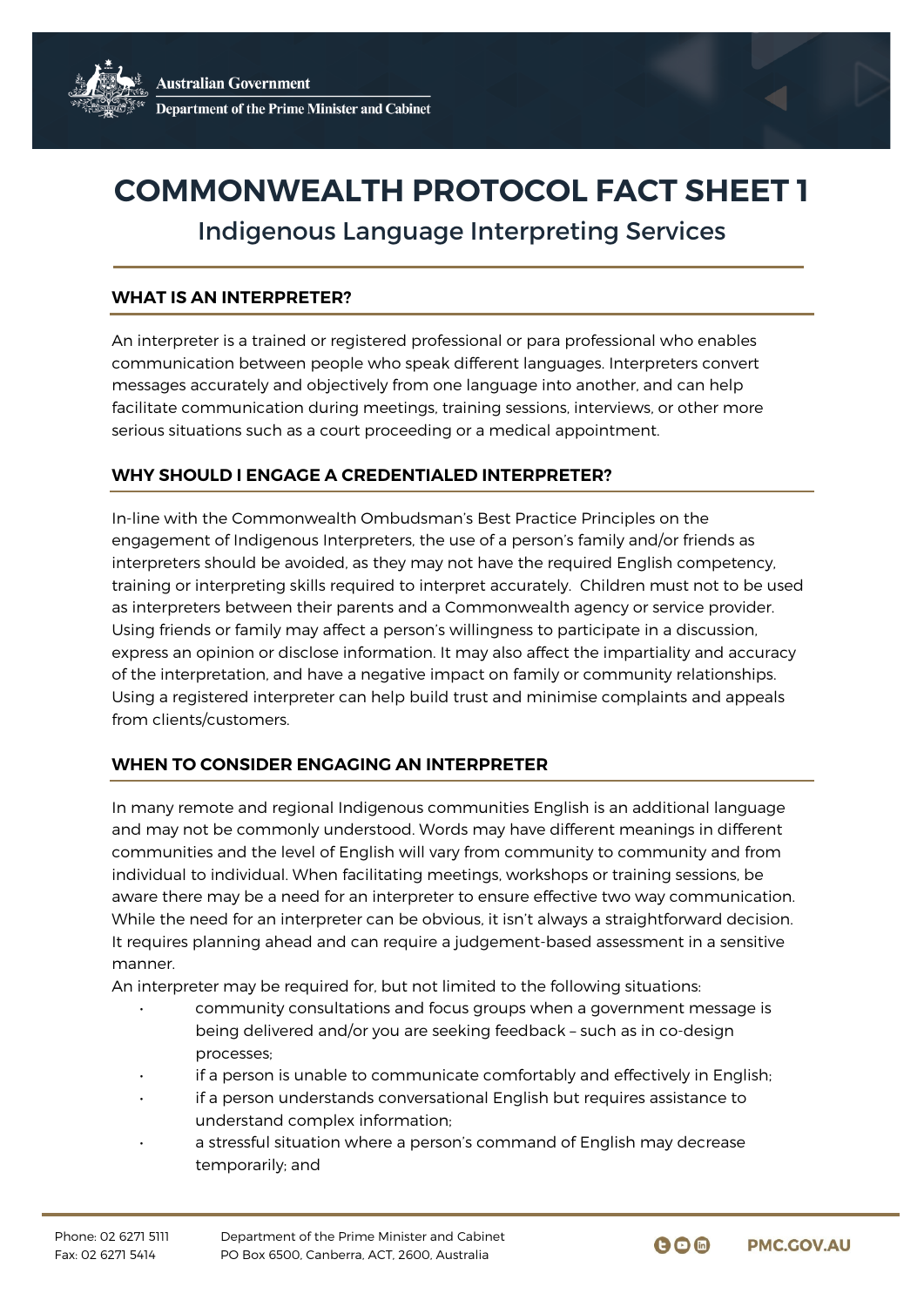a legal or health related situation such as police interview or medical appointment where complex language is being used, or where complex decisions or consent is being sought.

Fact Sheet 1 Attachment A outlines a Language Need Assessment, which provides a framework to help agencies decide whether a client or customer could benefit from an interpreter.

The Northern Territory Aboriginal Interpreter Service website provides detailed information about when to engage an Aboriginal interpreter.

Attachment B provides advice about engaging interpreters for individual communication and community consultation and forums.

# **WHERE CAN I ACCESS AN INDIGENOUS LANGUAGE INTERPRETER?**

There are two Indigenous interpreting services that offer accredited interpreting and translation services:

- 1. The Northern Territory Aboriginal Interpreter Service (NT AIS), which is also currently delivering a cross-border service into the South Australian Anangu Pitjantjatjara Yankunytjatjara (APY) Lands and the Western Australian Ngaanyatjarra Lands; and
- 2. The Kimberley Interpreting Service in Western Australia.

The National Accreditation Authority for Translators and Interpreters (NAATI) also provides a directory of independent accredited and certified Indigenous interpreters across Australia. Attachment C provides contact details for these services.

# **BOOKING INDIGENOUS LANGUAGE INTERPRETING SERVICES**

The number of registered interpreters for Indigenous languages is not large. Access can be further reduced by the need to avoid conflicts of interest, and take into account issues around kinship and extended family relations that might make an interpreter unsuitable. Agencies should book interpreters with as much lead time/notice as possible and not assume interpreters will be available when needed and should consider implications for timeframes, contract compliance and the need for flexibility and contingency planning. Agencies should also cooperate, where possible, with other agencies and non-government organisations to share resources and coordinate their engagement of and support for interpreter services. This is especially the case in remote areas, for example when an Indigenous language interpreter is commissioned to travel to a remote community for one job.

Before arranging an interpreter the type of job required should be determined, as this will help with appropriate preparation and planning.

A briefing session with the interpreter should be organised prior to the event at which their services are required. The briefing session allows the interpreter an opportunity to ask questions about the subject matter of the session. Many English terms and concepts do not have an Indigenous language equivalent, and the interpreter may need time to work out what the terms mean, especially technical terms and jargon, and how to interpret them.

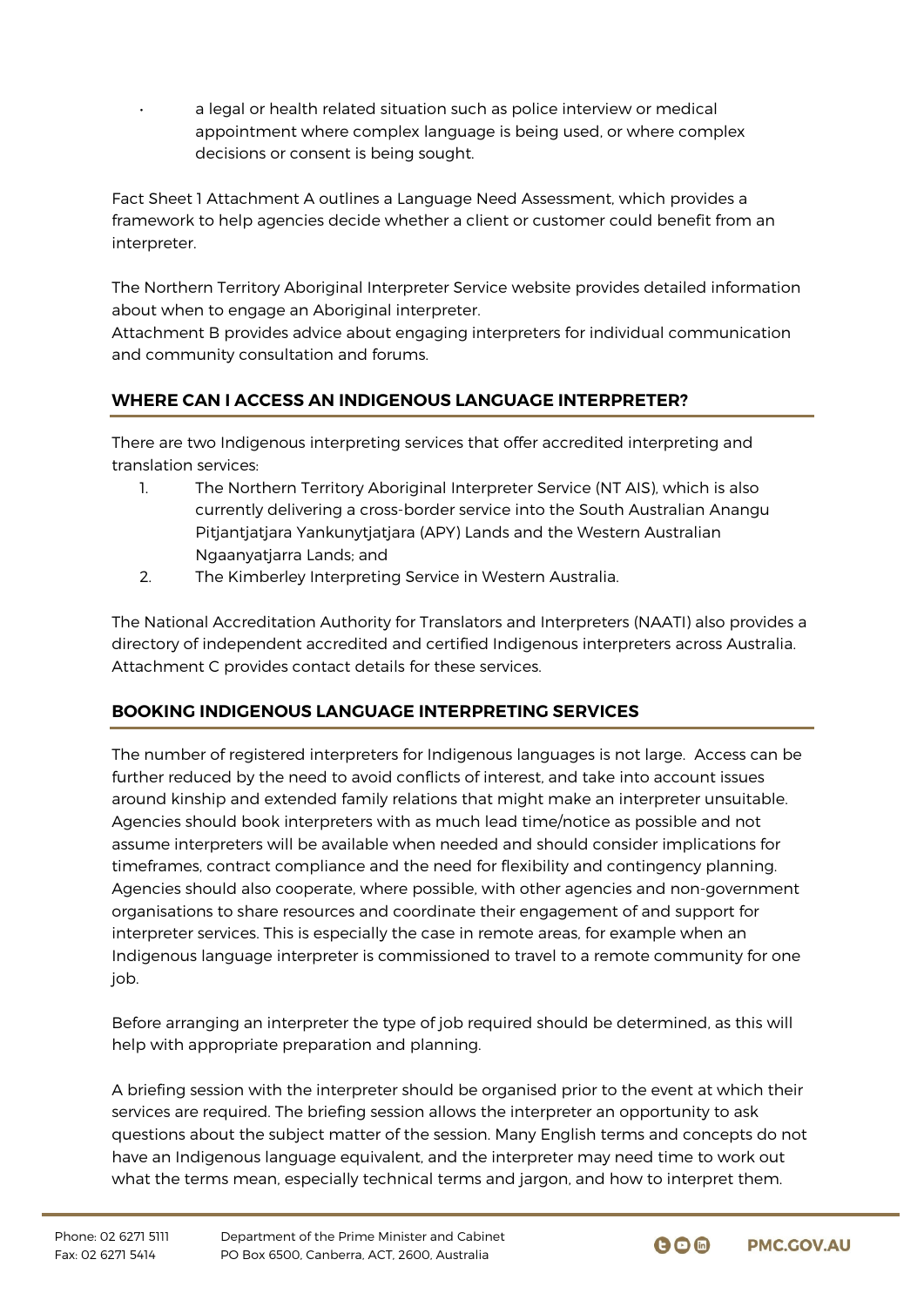Any concerns or issues the interpreter has with the assignment can be discussed and worked through at this briefing. Where possible, limit the use of jargon to help improve the interpreting process.

Agencies should consider booking the interpreter for extended times before and after the event in order to undertake this briefing and also to allow time for a debriefing with interpreter, especially if the interview has been difficult or emotional. It is also an opportunity to provide positive and negative feedback as part of a continuous improvement approach.

## **WHO PAYS FOR THE COST OF THE INTERPRETER SERVICE?**

The Commonwealth agency or service provider making the booking will pay for the interpreter.

## **WHAT IS A PERSON REFUSES AN INDIGENOUS LANGUAGE INTERPRETER?**

If it is decided that Indigenous language interpreters are needed to communicate effectively with a person or group, but the service is refused, it is important to try to clarify and address the reasons for refusal. For example, it may be necessary to explain that interpreters are bound by the duty of confidentiality, impartiality and accuracy or that the individual or group will not have to pay for the interpreter's services. If there is potential for embarrassment around needing an interpreter a useful strategy might be to explain to the individual that the need is not for them, but for the person conducting the interview/conversation.

It might be useful to talk to family members or friends present to determine the reason why a person is refusing an interpreter.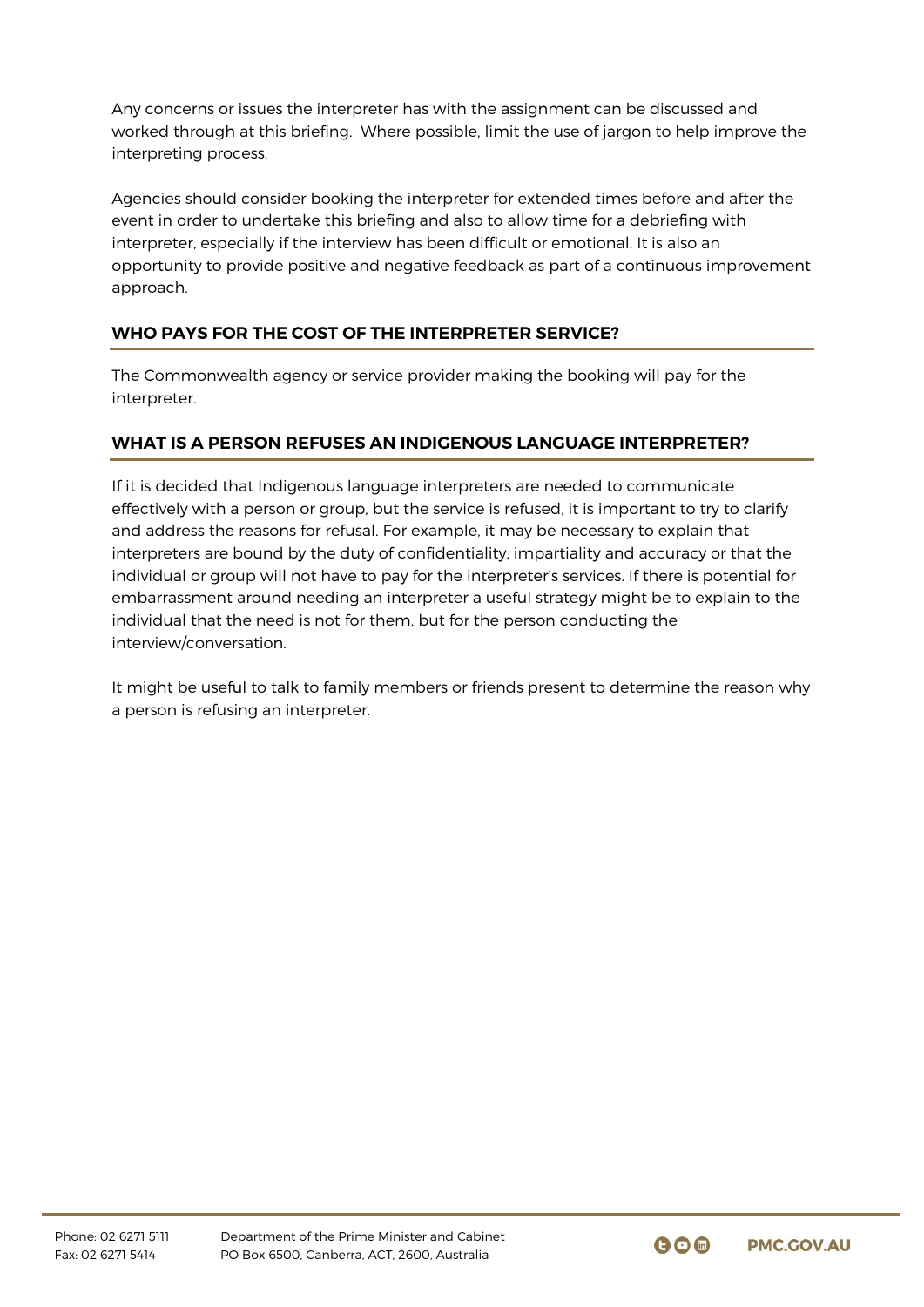## **LANGUAGE NEED ASSESSMENT**

Use the following information to help assess a person's communication skills in English. If two or more of the points in the 'likely to need an interpreter' response applies to a person, an interpreter should be organised:

When articulating back, a person is likely to need an interpreter if they have difficulty articulating back what you said to them. The person is less likely to need an interpreter if they are able to articulate meaningfully most of what you said to them, using their own words.

A person is likely to need an interpreter if they only speak in short sentences of four to five words, or mainly give one-word answers. Where the person speaks in full sentences of six or seven words or more, and gives elaborate answers to questions they are less likely to need an interpreter.

A gratuitous concurrence occurs where a person consistently agrees with your questions or propositions you put to them, indicating they may need an interpreter. Where a person is easily able to disagree and articulate a different point of view they are less likely to need an interpreter.

Where a person frequently responds inappropriately to your comments or question, for example, responding with "yes" to what or where questions, they are likely to need an interpreter. Where the person consistently responds meaningfully and appropriately to questions and comments, they are less likely to need an interpreter.

Where you are sometimes mystified as to what exactly your client is telling you even when the words and grammar they are using are clear to you indicates that they are likely to need an interpreter. An interpreter is less likely to be needed where you can process the person's speech clearly and understand what it is they are telling you.

An interpreter may be needed where a person appears to contradict themselves, and is unaware of the apparent contradictions. An interpreter is less likely to be needed where the person does not contradict themselves, or if they do, they are aware of and can address the contradiction.

An interpreter may be needed where the person does not add significant amounts of new vocabulary to the conversation or they rely on using the words or phrases that you have previously said to them. An interpreter is less likely to be needed where the person frequently adds new vocabulary to the conversation.

An interpreter may be needed where the person does not use English grammatically correct, for example mixes up pronouns "he" instead of "she" or uses past tense incorrectly "he look at me". An interpreter is likely to be needed where English is spoken grammatically correct.

 $\mathbf{\Theta} \mathbf{\Theta}$  in **PMC.GOV.AU**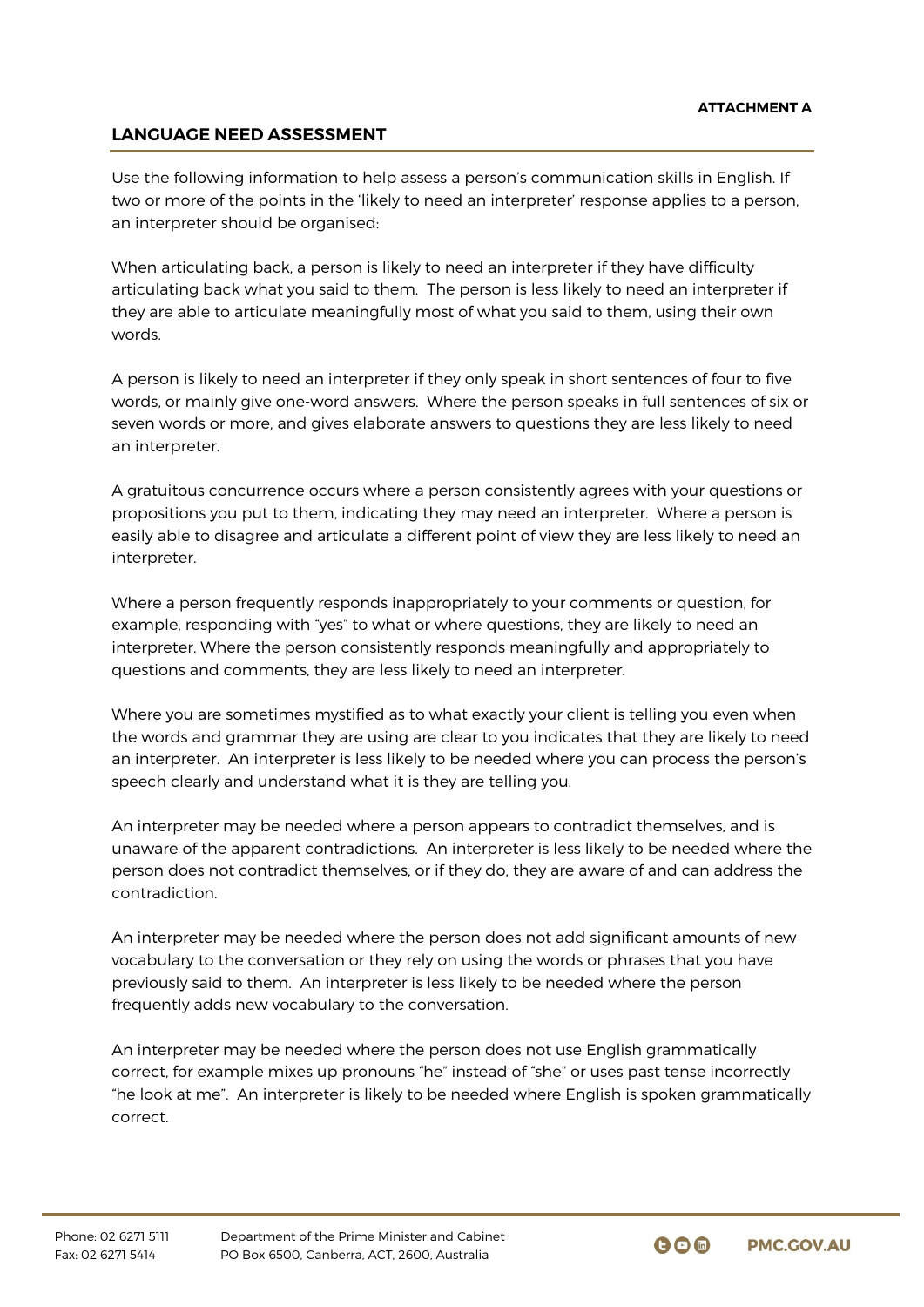Where you find yourself frequently needing to restate and/or simplify your utterances an interpreter may be needed. Where you can talk easily in a normal manner an interpreter is less likely to be needed.

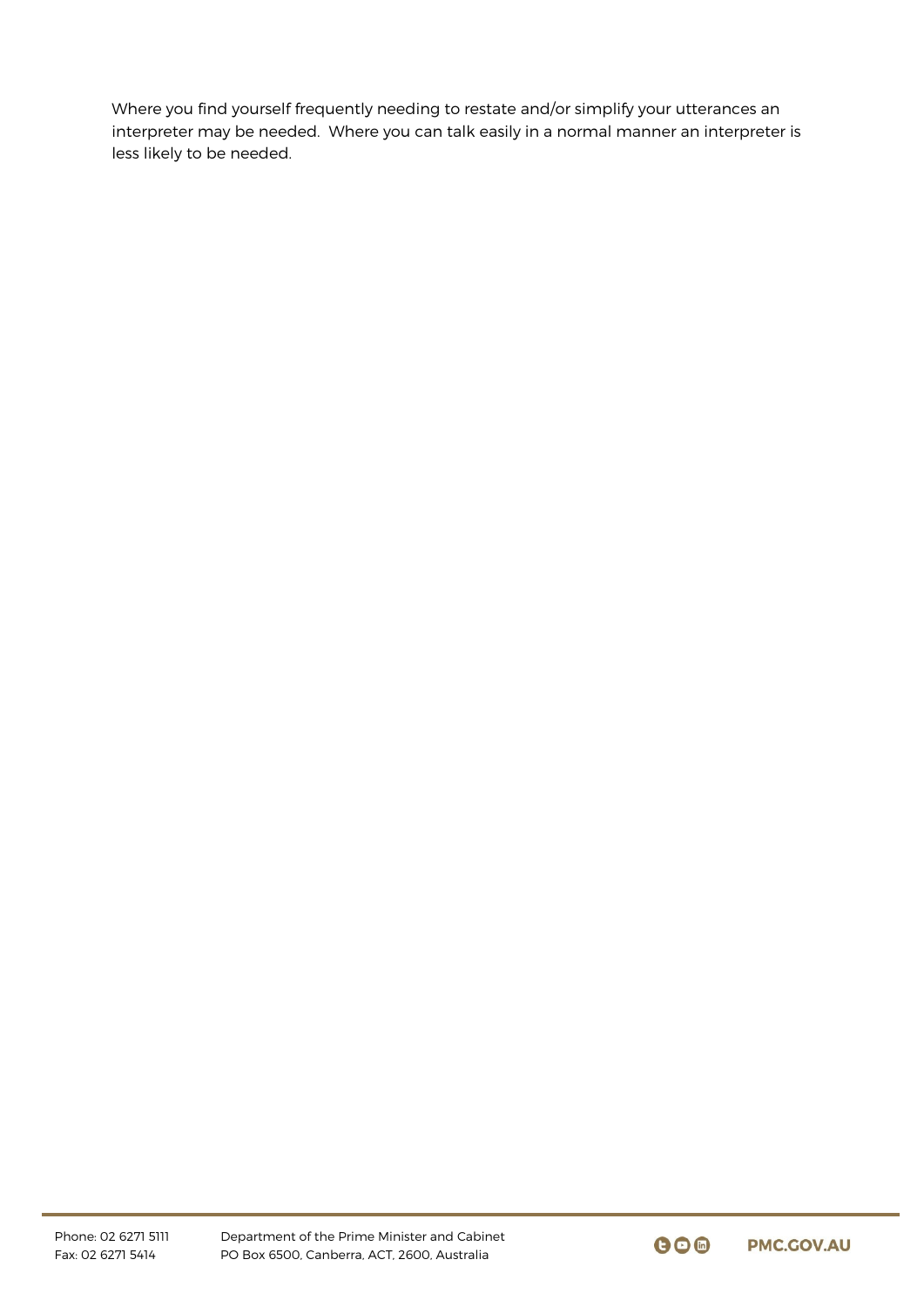## **PROCEDURES FOR USING INTERPRETING SERVICES – WITH INDIVIDUALS**

When identifying the need for an interpreter:

- identify when to engage an interpreter. Check agency protocol.
- identify the appropriate Indigenous Interpreter Service to use and contact them well in advance of requiring the interpreter.

When booking an interview, most interpreting service agencies seek as much information as possible about the interpreting job. This could include:

- the client's name, family or community
- the language/dialect required
- preferred sex of the interpreter
- date and time the interpreter is required (include time prior to interview to brief interpreter)
- type of interpreting assignment, including subject matter
- address of the agency requiring the interpreter
- name and telephone contact details of person to whom the interpreter reports
- how long (approximately) the interview will take
- if you or the client wish to have a specific interpreter for continuity of care reasons
- the agency cost code/ contact for the invoice to be sent to.

Before the interview:

- brief the interpreter about the interview topic and provide contextual information. Provide any documentation to booking agency prior.
- if the client and/or the interpreter are on site, arrange the seating arrangements to optimise communication (for example, in a circle or triangle formation) with the client, and/or arrange for a hands-free telephone function.
- check to see that the client and interpreter understand and are comfortable with each other.
- allow for extra time when compared to the usual duration of an interview.
- at the beginning of the interview:
- sit opposite the client and look at the client, not at the interpreter, while talking (Consider cultural propriety when making eye contact with client).
- speak directly to the client, as you would with an English speaker (not to the interpreter or into the hands-free phone).
- speak in a normal tone of voice.
- introduce yourself and the interpreter to the client.
- explain to the client the purpose of the interview and how it will proceed.
- speak in the first person to the client (for example, "How are you feeling?"), not to the interpreter (for example, "Ask her how she is feeling").
- explain that the interpreter's role is only to interpret what is being said and that the interpreter is completely impartial.
- explain to the client that questions or concerns can be raised at any time during the interview.
- explain to the client that all information provided by the client is confidential, personal information is protected by privacy law, and the interpreter is bound by a code of ethics.

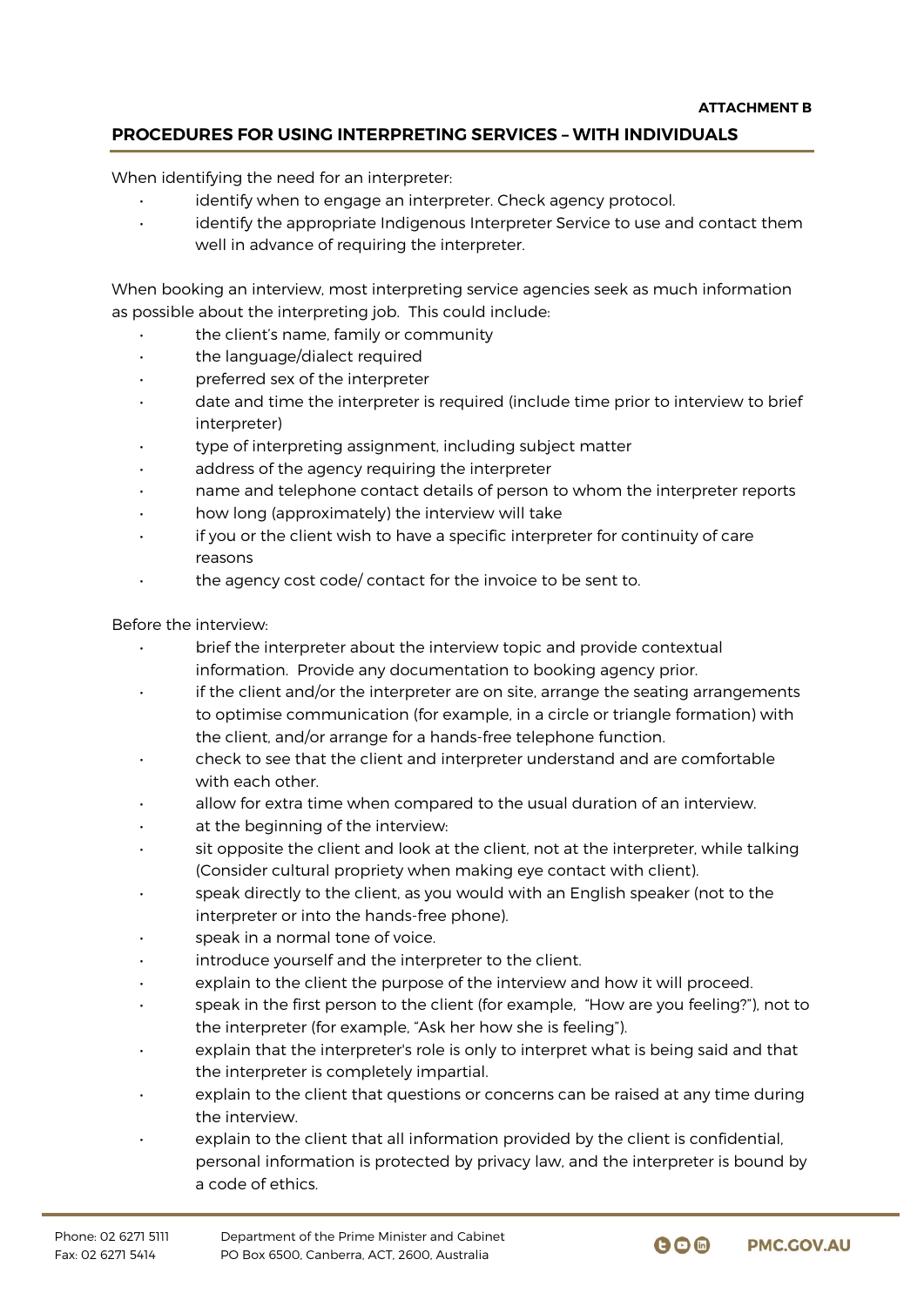During the interview

- speak clearly and in plain English. Avoid jargon or slang or technical terms.
- remember to pause after about two or three short sentences, to give the interpreter a chance to interpret.
- check the interpreter understands what you mean. Give the interpreter time to ask questions or ask for clarification.
- be aware that it may take more words than you have spoken to convey the message (each language is different).
- stop speaking when the interpreter signals by raising a hand, or when starting to interpret.
- use pen and paper, particularly for key information, dates and numbers.
- avoid lengthy discussions with the interpreter, because it will exclude the client. If you must discuss something with the interpreter, always tell the client what you are discussing and why.
- if the non-English speaker does not understand, it is your responsibility (not the interpreter's) to explain more simply.

At the end of the interview

- ask the client if they have any questions and if they have understood everything clearly.
- summarise the interview and clarify what will happen next.
- thank both the client and the interpreter.
- once the client has departed, if the interview has been difficult or emotional, ask the interpreter if they would like to spend a little time debriefing.
- provide any positive feedback to the interpreter, and to the booking agency.
- if you had any concerns about the interpreting assignment, also raise this with the interpreter and agency in a constructive way. Discuss this with the Interpreter's service provider5 as part of a continuous improvement approach.

## **PROCEDURES FOR USING INTERPRETING SERVICES – DURING PUBIC FORUMS AND CONSULTATIONS**

Before the consultation:

- brief the interpreter about the forum or consultation topic and any questions which are likely to arise from participants.
- give them time to ask questions and research the topic. The interpreter service may ask that you provide a specific briefing session to all interpreters who are working on the rollout of the engagement.
- consider having both female and male interpreters as this is a sensitive issue in some cultures (ie. males speaking directly to females and vice versa).
- consider if more than one language is required.
- Introduce and explain the role of the interpreter to the forum group.

During the consultation:

- the presenter should talk in plain English, making clear key points and carefully think about the structure of the meeting.
- the presenter should avoid jargon, acronyms, slang or complex technical language.
- work out the language needs with the interpreter and determine the best location for the interpreters to sit and stand.

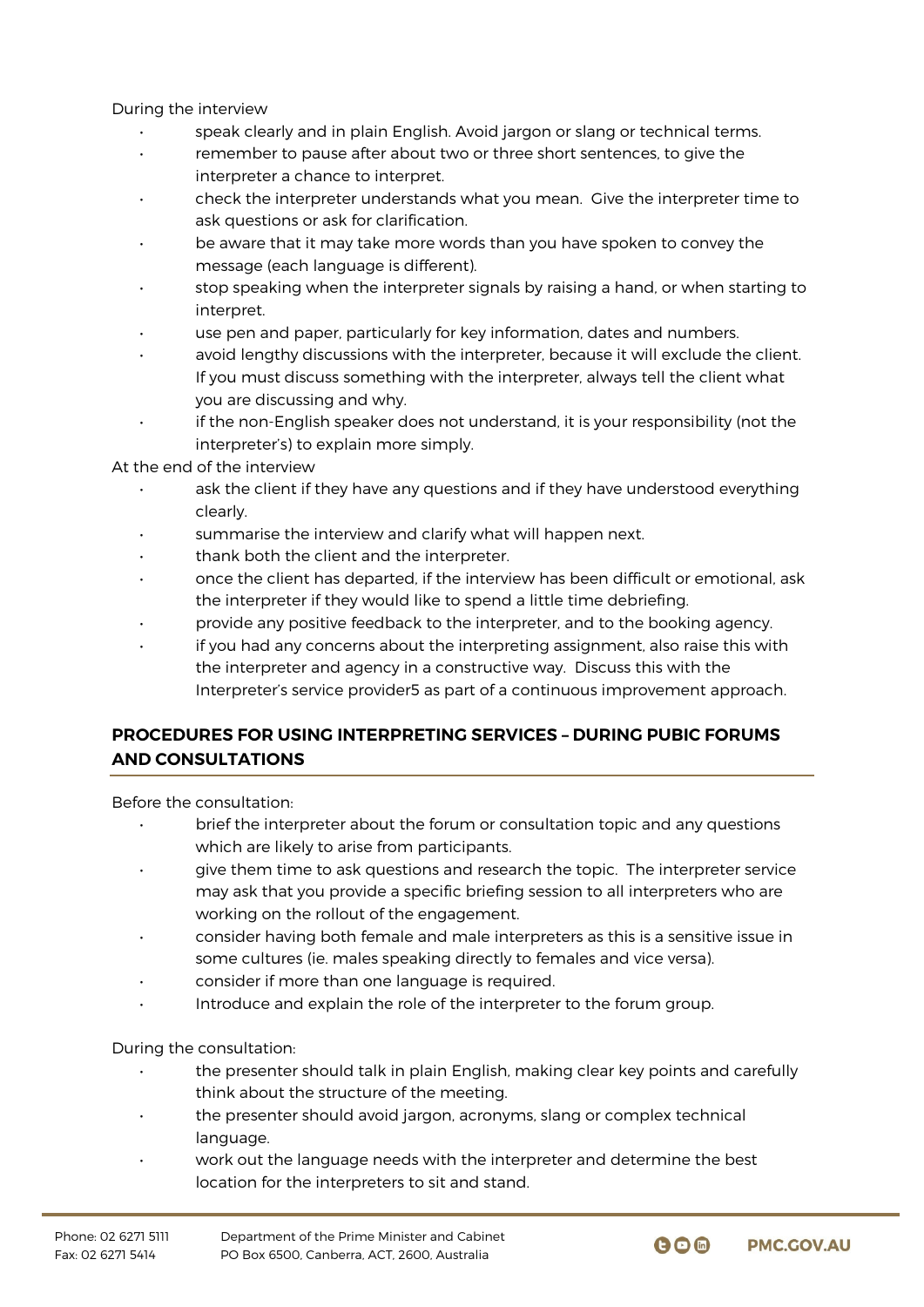- some consultations will involve a mix of English and language. For example the interpreter may be seated with some older people specifically assisting them with their communication needs.
- in other consultations, English might be used for much of the discussion. At times however the interpreter might be called on to explain complex concepts in language and there will be group discussion in language until people feel they understand enough to proceed in English.
- if the majority of the audience is speakers of a particular language, use an interpreter during the consultation. Follow the principles for using interpreters outlined for one-on-one interpreting.
- depending on the composition of the audience and the content of the consultation, consider holding separate consultation sessions in relevant community languages.
- advise the audience of avenues for feedback on the consultation session.

Following the consultation:

- record the outcomes of the consultation on file, including any issues/complaints regarding interpreting or information in community languages.
- provide feedback to the interpreting service to aid their quality assurance measures.